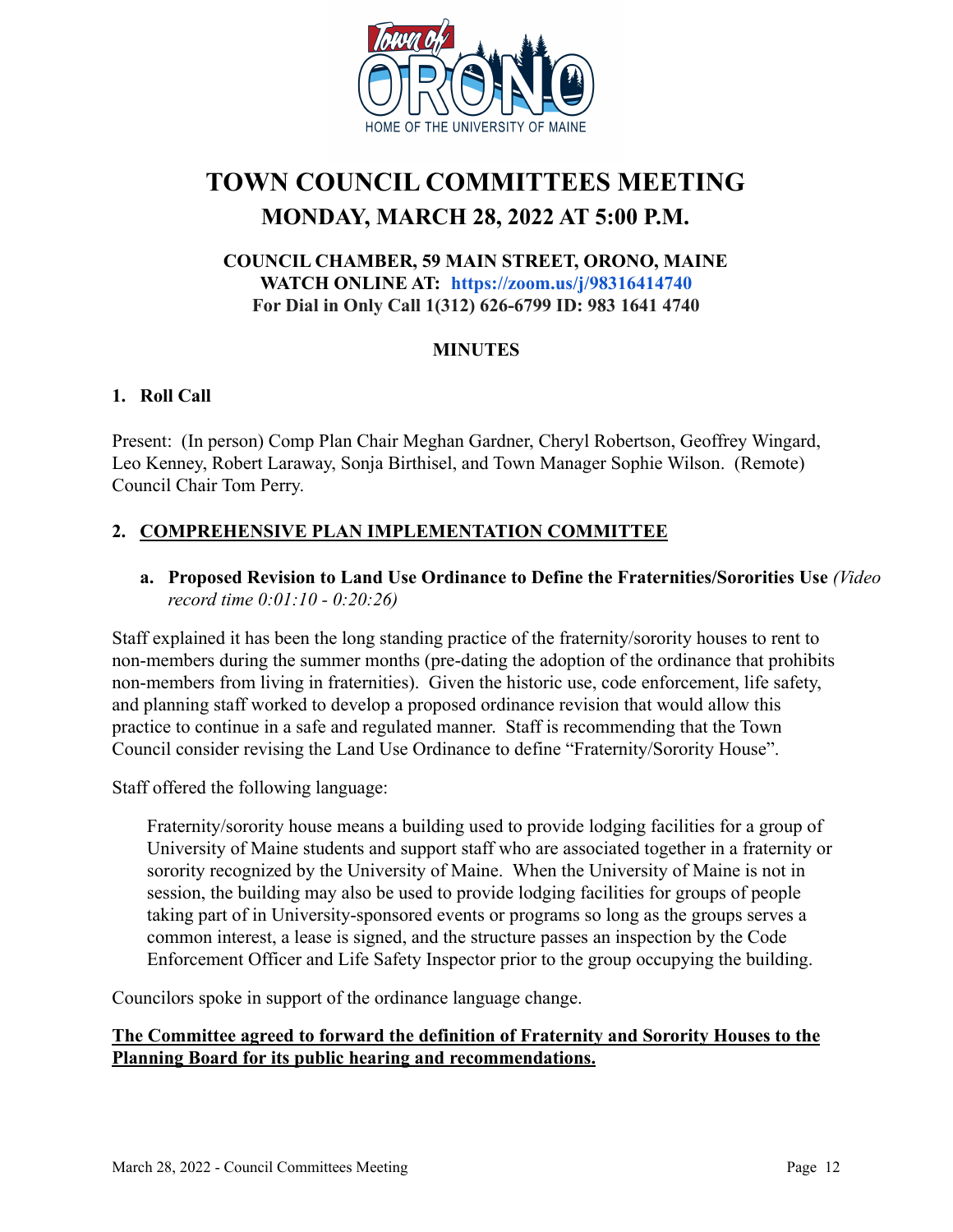## **b. Update on State Legislative Efforts Related to Implementing the Housing Commission Report** *(Video record time 0:20:27 - 1:16:56)*

Town Planner Kyle Drexler provided details of the potential impact the proposed legislative amendment (LD 2003 - To Increase Housing Opportunities in Maine by Studying Zoning and Land Use Restrictions) will have on the Town of Orono. He noted increasing housing opportunities is a positive thing, if expansion is done correctly and in the correct zones.

Mr. Perry noted that any changes in the amendment will only happen by reaching out to the State Legislators before the bill passes. Ms. Wilson noted that staff has taken action to oppose elements of the bill, although staff supports increasing housing but in a responsible way.

# **3. COMMUNITY DEVELOPMENT COMMITTEE MEETING**

## **a. Update on Town Climate Action Planning Efforts** *(Video record time 1:16:58 - 1:29:55)*

Assistant Town Manager Belle Ryder stated that staff has been working with the Environment Committee and regional municipal/planning representatives to develop a planning and partnering framework, as well as engaging a consultant to assist with the formulation of a regional climate action plan. Ms. Ryder spoke of phase one, greenhouse gas assessments, to be done by each community. She noted that phase two will be mitigation strategies and public outreach. Ms. Ryder stated the Community Resilience Partnership Community Grant application was submitted by the Town earlier this month which will help to develop a baseline and provide educational outreach.

### **b. Reviewing June Proclamations Recognizing Pride Month and Juneteenth** *(Video record time 1:29:56 - 1:36:28)*

Mr. Wingard stated the Town Council has previously adopted proclamations recognizing Pride Month and Juneteenth. In accordance with the guidelines, Council reviews the proclamations and resolutions each year for any revisions.

Ms. Gardner stated she prepared the last Juneteenth proclamation and would like to make a stronger connection to the Orono community due to the DEI work, and such.

### **The Committee agreed to have Ms. Gardner add language to the Juneteenth proclamation and bring it forward to the May Council Meeting. The Committee also supported the Pride Month proclamation and desire to review these documents each year.**

**c. Municipal Review Committee - Notice of Fundamental Matter** *(Video record time 1:36:30 - 2:00:36)*

Ms. Wilson stated the Town has a contractual relationship with the Municipal Review Committee (MRC) for services related to the disposal of its municipal solid waste (MSW). MRC has been working to re-open the Coastal Resources of Maine processing plant in Hampden. She stated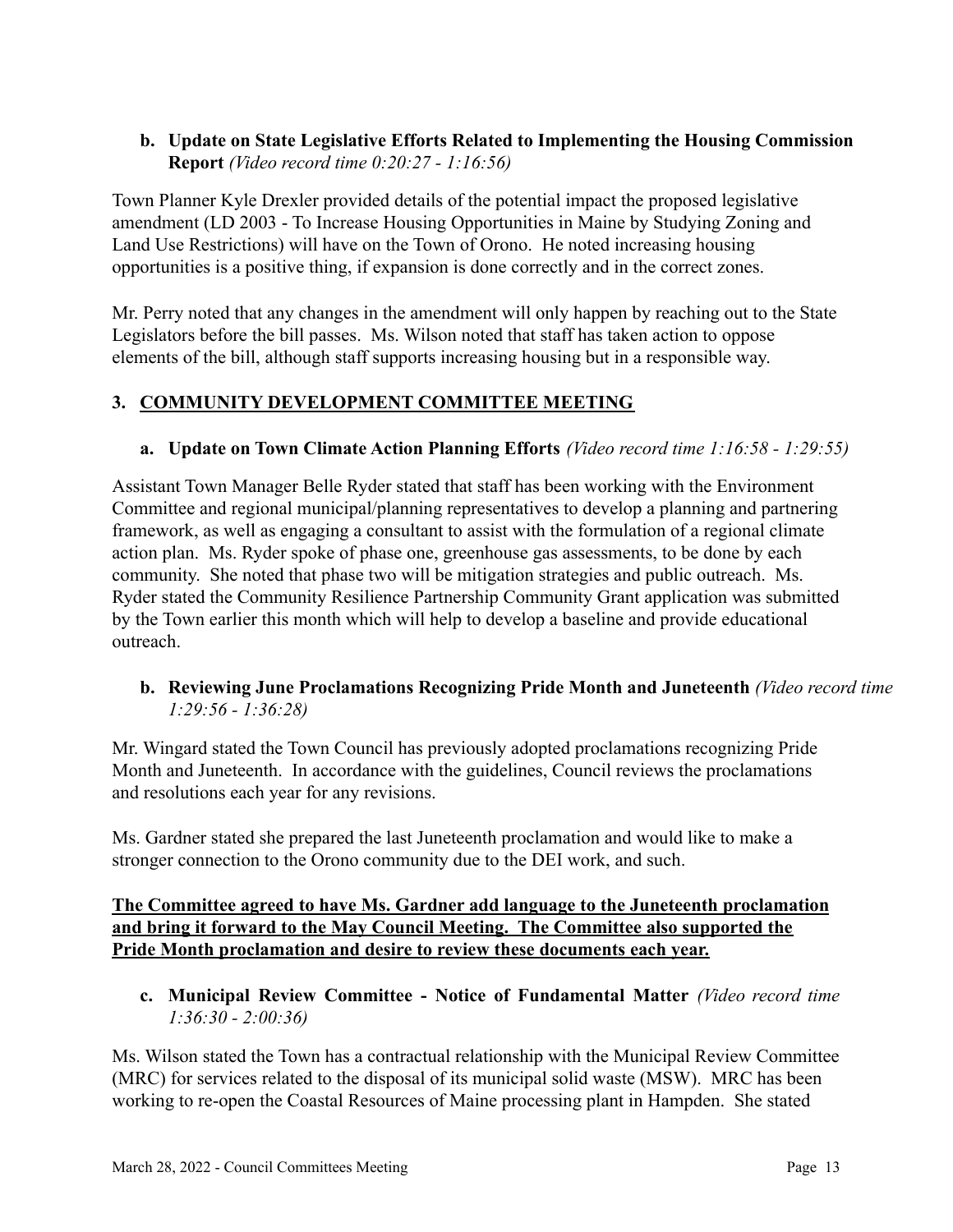there appears to be some genuine effort on the part of the new receiver to effect a sale. In order to start this process, the MRC offered a base bid to purchase the property as a going concern with several caveats (one being that it would go through a process in its bylaws that allowed its membership to overturn the Board of Directors action). This base bid acts as the floor and requires that the entity be put out to bid for sale on similar or better terms.

The offer to purchase the plant trips a provision of the bylaws that allows a sufficient number of members to join together and call a membership meeting to overturn the Board's action. In order to call a meeting, municipalities controlling at least 60,000 tons of annual estimated MSW tonnage (as codified in their MRC Joinder Agreement) need to provide notice to the MRC within 30 days of receiving a Notice of Fundamental Matter. No other community has called for a membership meeting as the deadline of 3/30/22 approaches.

Ms. Wilson noted the question for the Committee is whether it directs staff to send a request for a membership meeting. **The Committee did not request for a meeting, at this time.**

# **4. FINANCE AND OPERATIONS COMMITTEE**

**a. Determining Whether to Move Forward with the Process of Amending the Town Personnel Ordinance to Observe Juneteenth as a Town Holiday** *(Video record time 2:00:37 - 2:19:48)*

Ms. Wilson stated, based upon current wage scales, each holiday costs the Town approximately \$10,000 in additional payroll expense. Given the adoption of Juneteenth as both a state and federal holiday, an informal survey on the Maine Town, City, and County Managers' listserv indicated the following: 51 responded to the survey; 31 adopted the holiday; 9 were considering adoption; 9 not considering; 9 not observing, and 2 had decisions pending.

Councilors discussed whether or not to move forward in amending the Town Personnel Ordinance to observe Juneteenth as a Town holiday. They noted they have passed a Juneteenth proclamation and the Library would be hosting an Orono Pride Fest on June 19th. Councilors expressed concerns about spending \$10,000 of taxpayer's money, and whether that money could be better used for DEI work. Councilors discussed waiting another year to make a decision on the Juneteenth holiday after obtaining more information.

## **Council agreed to wait another year to make a decision on the Juneteenth holiday; to hear back from the JEDI Committee; to see what other communities are doing; and to revisit this discussion another time with more information.**

**b. Pre-Budget Discussion Related to Expected Service Levels in FY2023** *(Video record time 2:19:46 - 2:22:36)*

Ms. Wilson suggested sending out a survey to Councilors (similar to last year) to seek feedback on expected service levels for FY23. The Committee agreed.